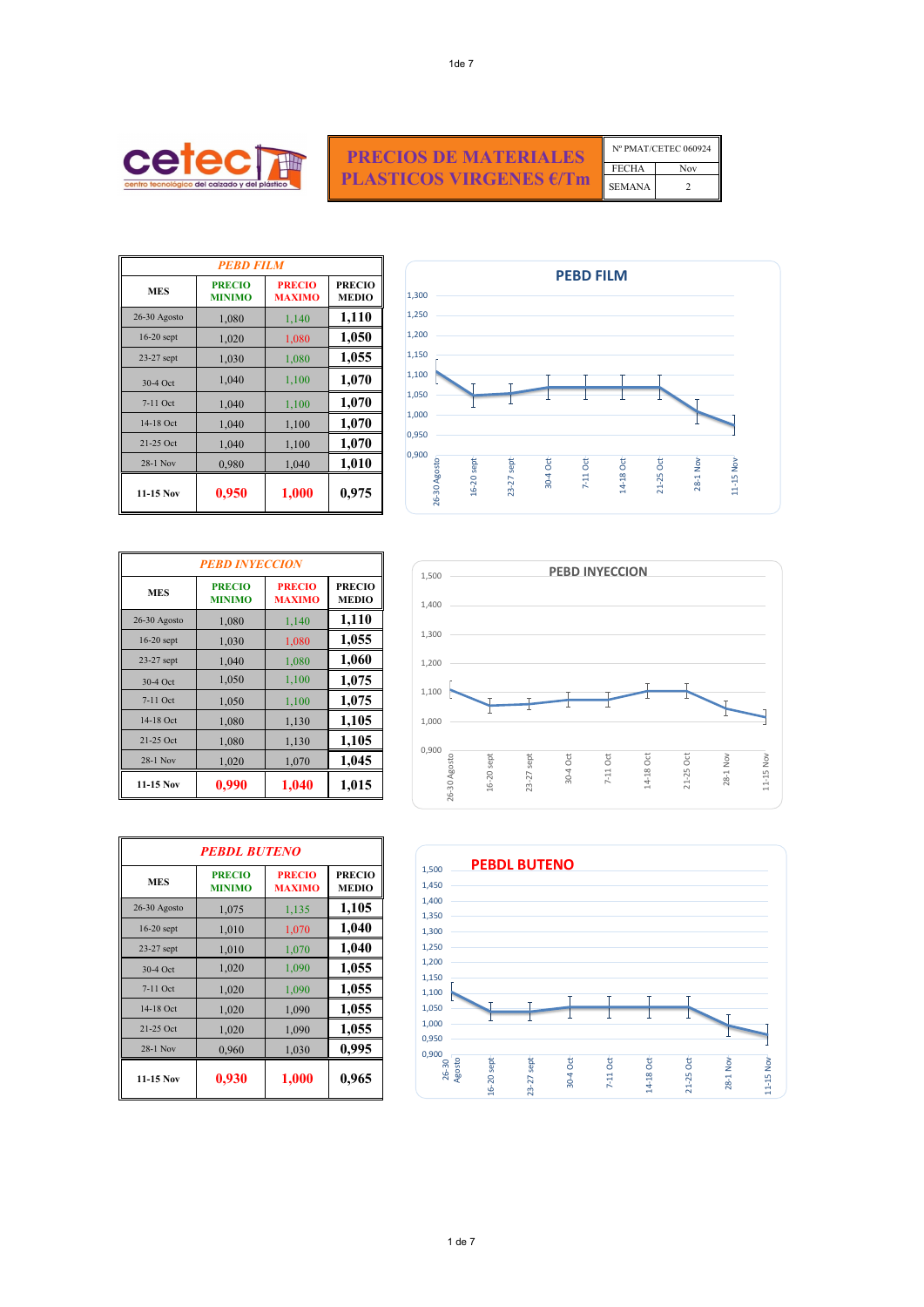| Nº PMAT/CETEC 060924 |  |  |
|----------------------|--|--|
| <b>FECHA</b><br>Nov  |  |  |
| <b>SEMANA</b>        |  |  |

| <b>PEBD HEXENO</b> |                                |                                |                               |
|--------------------|--------------------------------|--------------------------------|-------------------------------|
| <b>MES</b>         | <b>PRECIO</b><br><b>MINIMO</b> | <b>PRECIO</b><br><b>MAXIMO</b> | <b>PRECIO</b><br><b>MEDIO</b> |
| $26-30$ Agosto     | 1,125                          | 1,165                          | 1,145                         |
| $16-20$ sept       | 1,060                          | 1,105                          | 1,083                         |
| $23-27$ sept       | 1,060                          | 1,105                          | 1,083                         |
| 30-4 Oct           | 1,065                          | 1,120                          | 1,093                         |
| $7-11$ Oct         | 1,065                          | 1,120                          | 1,093                         |
| 14-18 Oct          | 1,065                          | 1,120                          | 1,093                         |
| 21-25 Oct          | 1,065                          | 1,120                          | 1,093                         |
| 28-1 Nov           | 1,025                          | 1,060                          | 1,043                         |
| 11-15 Nov          | 0,995                          | 1,030                          | 1,013                         |

| <b>PEBD HEXENO ROTOMOLDEO</b> |                                |                                |                               |
|-------------------------------|--------------------------------|--------------------------------|-------------------------------|
| <b>MES</b>                    | <b>PRECIO</b><br><b>MINIMO</b> | <b>PRECIO</b><br><b>MAXIMO</b> | <b>PRECIO</b><br><b>MEDIO</b> |
| 26-30 Agosto                  | 1,235                          | 1,155                          | 1,195                         |
| 16-20 sept                    | 1,205                          | 1,255                          | 1,230                         |
| 23-27 sept                    | 1,205                          | 1,255                          | 1,230                         |
| 30-4 Oct                      | 1,205                          | 1,255                          | 1,230                         |
| 7-11 Oct                      | 1,215                          | 1,275                          | 1,245                         |
| 14-18 Oct                     | 1,215                          | 1,275                          | 1,245                         |
| 21-25 Oct                     | 1,215                          | 1,275                          | 1,245                         |
| 28-1 Nov                      | 1,175                          | 1,225                          | 1,200                         |
| 11-15 Nov                     | 1,145                          | 1,195                          | 1,170                         |

| <b>PEBDL OCTENO</b> |                                |                                |                               |
|---------------------|--------------------------------|--------------------------------|-------------------------------|
| <b>MES</b>          | <b>PRECIO</b><br><b>MINIMO</b> | <b>PRECIO</b><br><b>MAXIMO</b> | <b>PRECIO</b><br><b>MEDIO</b> |
| 26-30 Agosto        | 1,205                          | 1,255                          | 1,230                         |
| $16-20$ sept        | 1,130                          | 1,190                          | 1,160                         |
| 23-27 sept          | 1,130                          | 1,180                          | 1,155                         |
| 30-4 Oct            | 1,140                          | 1,190                          | 1,165                         |
| $7-11$ Oct          | 1,140                          | 1,200                          | 1,170                         |
| 14-18 Oct           | 1,140                          | 1,200                          | 1,170                         |
| 21-25 Oct           | 1,140                          | 1,200                          | 1,170                         |
| 28-1 Nov            | 1,100                          | 1,160                          | 1,130                         |
| $11-15$ Nov         | 1,080                          | 1,140                          | 1,110                         |



| <b>PRECIOS DE MATERIALES</b>                |
|---------------------------------------------|
| <b>PLASTICOS VIRGENES <math>E/Tm</math></b> |







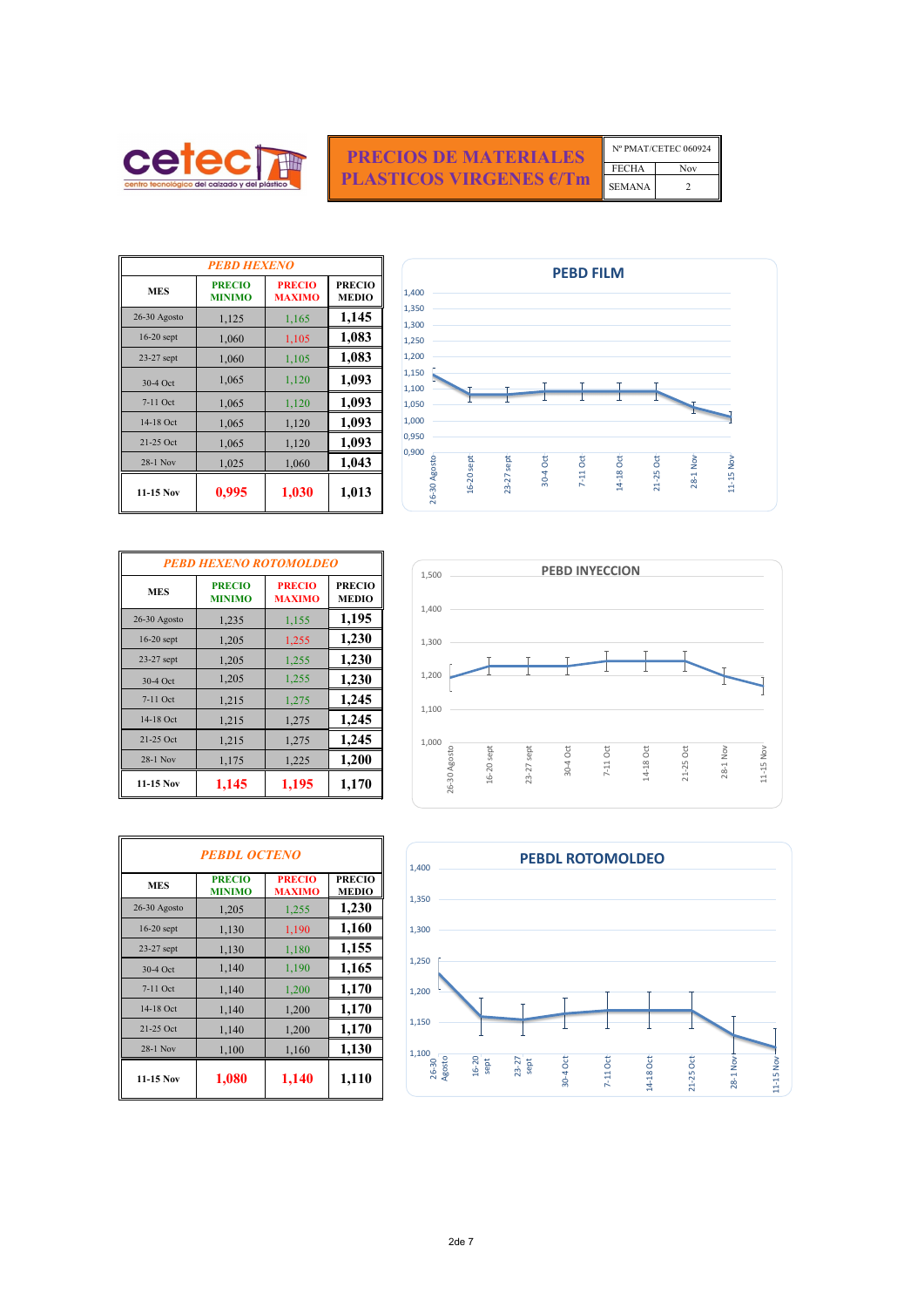| N° PMAT/CETEC 060924 |     |  |
|----------------------|-----|--|
| <b>FECHA</b>         | Nov |  |
| <b>SEMANA</b>        |     |  |

| <b>PEBDL METALOCENO</b> |                                |                                |                               |
|-------------------------|--------------------------------|--------------------------------|-------------------------------|
| <b>MES</b>              | <b>PRECIO</b><br><b>MINIMO</b> | <b>PRECIO</b><br><b>MAXIMO</b> | <b>PRECIO</b><br><b>MEDIO</b> |
| $26-30$ Agosto          | 1,105                          | 1,165                          | 1,135                         |
| $16-20$ sept            | 1,020                          | 1,080                          | 1,050                         |
| 23-27 sept              | 1,020                          | 1,080                          | 1,050                         |
| 30-4 Oct                | 1,040                          | 1,100                          | 1,070                         |
| 7-11 Oct                | 1,040                          | 1,100                          | 1,070                         |
| 14-18 Oct               | 1,040                          | 1,100                          | 1,070                         |
| $21-25$ Oct             | 1,040                          | 1,100                          | 1,070                         |
| 28-1 Nov                | 1,000                          | 1,060                          | 1,030                         |
| $11-15$ Nov             | 0,980                          | 1,040                          | 1,010                         |



EMPLE SE **PRECIOS DE MATERIALES PLASTICOS VIRGENES €/Tm**

| <b>PEAD FILM</b> |                                |                                |                               |
|------------------|--------------------------------|--------------------------------|-------------------------------|
| <b>MES</b>       | <b>PRECIO</b><br><b>MINIMO</b> | <b>PRECIO</b><br><b>MAXIMO</b> | <b>PRECIO</b><br><b>MEDIO</b> |
| 26-30 Agosto     | 1,015                          | 1,060                          | 1,038                         |
| $16-20$ sept     | 1,005                          | 1,055                          | 1,030                         |
| 23-27 sept       | 0,990                          | 1,040                          | 1,015                         |
| 30-4 Oct         | 0,980                          | 1,030                          | 1,005                         |
| $7-11$ Oct       | 0,985                          | 1,040                          | 1,013                         |
| 14-18 Oct        | 0,985                          | 1,040                          | 1,013                         |
| 21-25 Oct        | 0,985                          | 1,040                          | 1,013                         |
| 28-1 Nov         | 0,975                          | 1,030                          | 1,003                         |
| $11-15$ Nov      | 0,965                          | 1,020                          | 0,993                         |



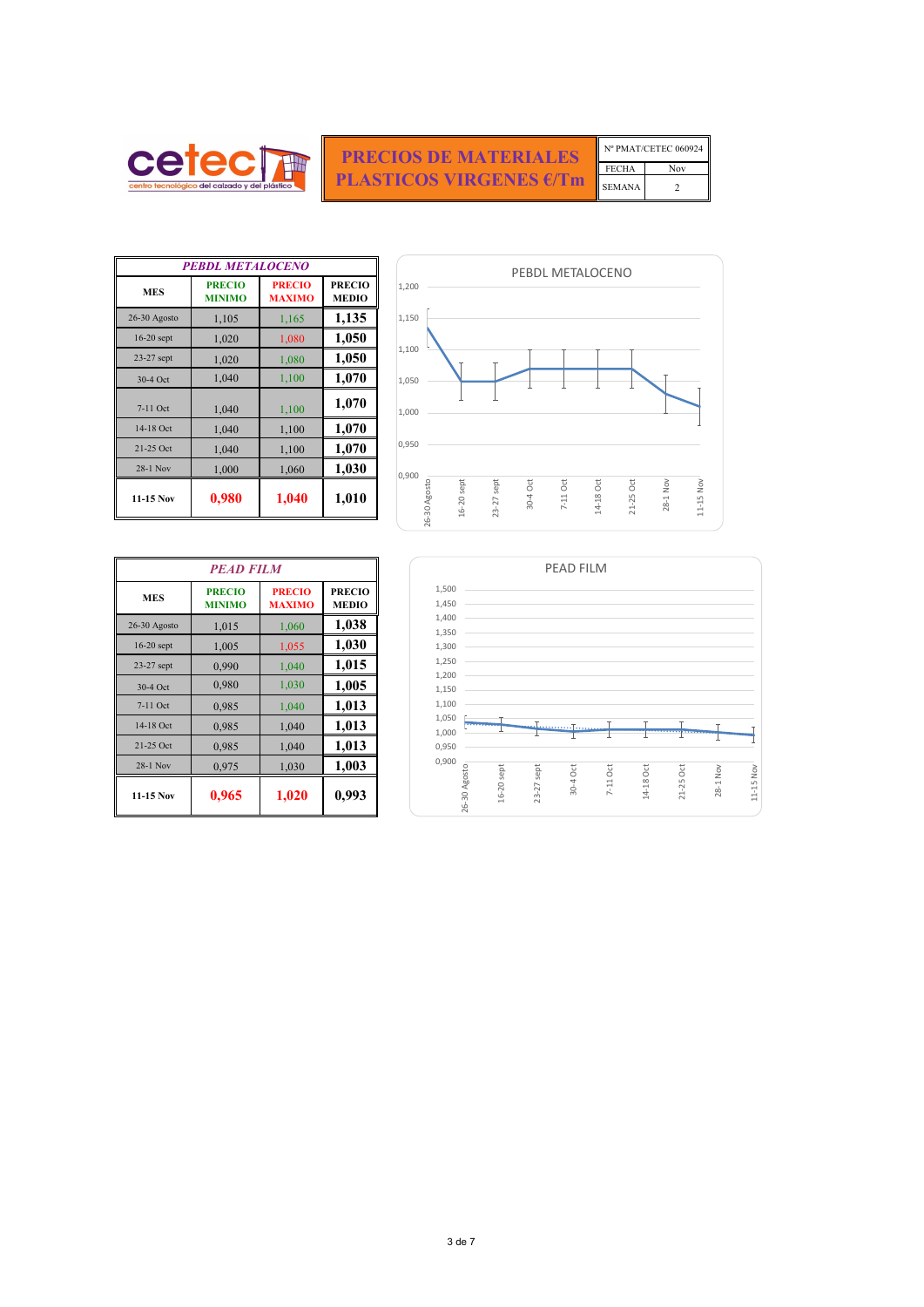FECHA Nov Nº PMAT/CETEC 060924

| <b>PEAD SOPLADO</b> |                                |                                |                               |  |
|---------------------|--------------------------------|--------------------------------|-------------------------------|--|
| <b>MES</b>          | <b>PRECIO</b><br><b>MINIMO</b> | <b>PRECIO</b><br><b>MAXIMO</b> | <b>PRECIO</b><br><b>MEDIO</b> |  |
| $26-30$ Agosto      | 1,010                          | 1,060                          | 1,035                         |  |
| $16-20$ sept        | 1,000                          | 1,055                          | 1,028                         |  |
| $23-27$ sept        | 1,000                          | 1,050                          | 1,025                         |  |
| 30-4 Oct            | 1,000                          | 1,050                          | 1,025                         |  |
| $7-11$ Oct          | 1,020                          | 1,070                          | 1,045                         |  |
| 14-18 Oct           | 0,990                          | 1,040                          | 1,015                         |  |
| 21-25 Oct           | 0,990                          | 1,040                          | 1,015                         |  |
| $28-1$ Nov          | 0,975                          | 1,025                          | 1,000                         |  |
| 11-15 Nov           | 0,960                          | 1,010                          | 0,985                         |  |

| centro tecnológico del calzado y del plástico |  |
|-----------------------------------------------|--|

SEMANA 2 **PRECIOS DE MATERIALES PLASTICOS VIRGENES €/Tm**

| <b>PEAD INYECCION</b> |                                |                                |                               |
|-----------------------|--------------------------------|--------------------------------|-------------------------------|
| <b>MES</b>            | <b>PRECIO</b><br><b>MINIMO</b> | <b>PRECIO</b><br><b>MAXIMO</b> | <b>PRECIO</b><br><b>MEDIO</b> |
| 26-30 Agosto          | 1,000                          | 1,040                          | 1,020                         |
| $16-20$ sept          | 0,985                          | 1,025                          | 1,005                         |
| $23-27$ sept          | 0,980                          | 1,020                          | 1,000                         |
| 30-4 Oct              | 0,975                          | 1,015                          | 0,995                         |
| $7-11$ Oct            | 0,985                          | 1,025                          | 1,005                         |
| 14-18 Oct             | 0,980                          | 1,020                          | 1,000                         |
| 21-25 Oct             | 0,980                          | 1,020                          | 1,000                         |
| 28-1 Nov              | 0,975                          | 1,015                          | 0,995                         |
| 11-15 Nov             | 0,955                          | 0,995                          | 0,975                         |

| <b>PP HOMOPOLIMERO RAFIA</b> |                                |                                |                               |
|------------------------------|--------------------------------|--------------------------------|-------------------------------|
| <b>MES</b>                   | <b>PRECIO</b><br><b>MINIMO</b> | <b>PRECIO</b><br><b>MAXIMO</b> | <b>PRECIO</b><br><b>MEDIO</b> |
| 26-30 Agosto                 | 1,010                          | 1,110                          | 1,060                         |
| $16-20$ sept                 | 0,990                          | 1,090                          | 1,040                         |
| $23-27$ sept                 | 0,990                          | 1,090                          | 1,040                         |
| 30-4 Oct                     | 0,990                          | 1,090                          | 1,040                         |
| $7-11$ Oct                   | 0,995                          | 1,095                          | 1,045                         |
| 14-18 Oct                    | 1,005                          | 1,105                          | 1,055                         |
| 21-25 Oct                    | 1,000                          | 1,100                          | 1,050                         |
| 28-1 Nov                     | 0,980                          | 1,090                          | 1,035                         |
| $11-15$ Nov                  | 0,960                          | 1,055                          | 1,008                         |







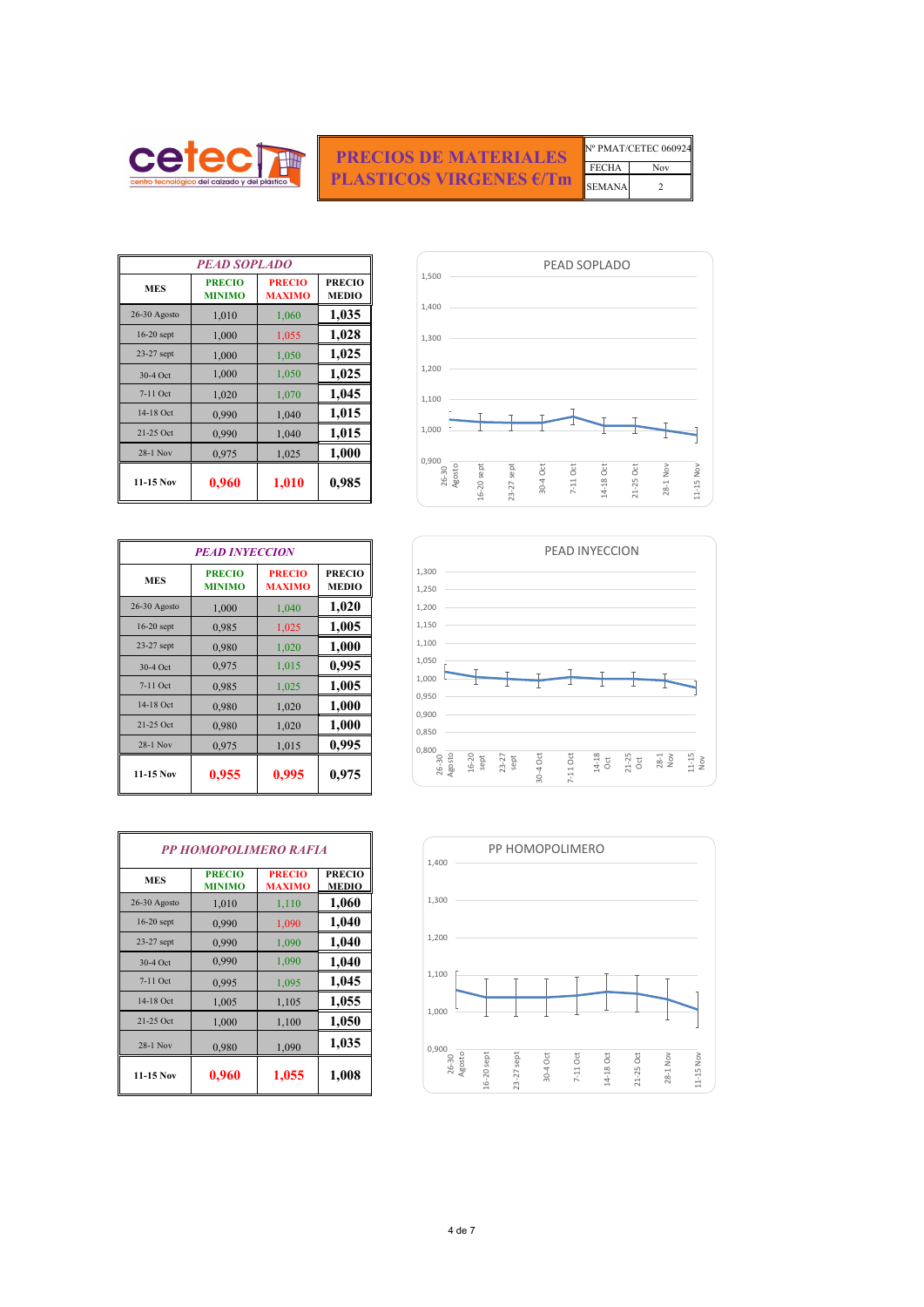| <b>PP HOMOP TERM EXTRUS</b> |                                |                                |                               |
|-----------------------------|--------------------------------|--------------------------------|-------------------------------|
| <b>MES</b>                  | <b>PRECIO</b><br><b>MINIMO</b> | <b>PRECIO</b><br><b>MAXIMO</b> | <b>PRECIO</b><br><b>MEDIO</b> |
| 26-30 Agosto                | 1,060                          | 1,110                          | 1.085                         |
| $16-20$ sept                | 1,040                          | 1,090                          | 1.065                         |
| $23-27$ sept                | 1,040                          | 1,090                          | 1.065                         |
| 30-4 Oct                    | 1,040                          | 1,090                          | 1.065                         |
| $7-11$ Oct                  | 1,045                          | 1,095                          | 1,070                         |
| 14-18 Oct                   | 1,055                          | 1,105                          | 1,080                         |
| 21-25 Oct                   | 1,050                          | 1,100                          | 1,075                         |
| 28-1 Nov                    | 1,030                          | 1,080                          | 1,055                         |
| $11-15$ Nov                 | 1,010                          | 1,055                          | 1,033                         |

| <b>PP HOMOP INYECCION</b> |                                |                                |                               |
|---------------------------|--------------------------------|--------------------------------|-------------------------------|
| <b>MES</b>                | <b>PRECIO</b><br><b>MINIMO</b> | <b>PRECIO</b><br><b>MAXIMO</b> | <b>PRECIO</b><br><b>MEDIO</b> |
| $26-30$ Agosto            | 1,070                          | 1,120                          | 1,095                         |
| 16-20 sept                | 1,050                          | 1,100                          | 1,075                         |
| 23-27 sept                | 1,050                          | 1,100                          | 1,075                         |
| 30-4 Oct                  | 1,050                          | 1,100                          | 1,075                         |
| 7-11 Oct                  | 1,055                          | 1,105                          | 1,080                         |
| 14-18 Oct                 | 1,065                          | 1,115                          | 1,090                         |
| 21-25 Oct                 | 1,060                          | 1,110                          | 1,085                         |
| 28-1 Nov                  | 1,040                          | 1,090                          | 1,065                         |
| $11-15$ Nov               | 1,020                          | 1,065                          | 1,043                         |

| <b>PP COPOLIMERO BLOQUE</b> |                                |                                |                               |
|-----------------------------|--------------------------------|--------------------------------|-------------------------------|
| <b>MES</b>                  | <b>PRECIO</b><br><b>MINIMO</b> | <b>PRECIO</b><br><b>MAXIMO</b> | <b>PRECIO</b><br><b>MEDIO</b> |
| 26-30 Agosto                | 1,135                          | 1,185                          | 1,160                         |
| $16-20$ sept                | 1,110                          | 1,160                          | 1,135                         |
| 23-27 sept                  | 1,100                          | 1,150                          | 1,125                         |
| 30-4 Oct                    | 1,100                          | 1,150                          | 1,125                         |
| 7-11 Oct                    | 1,105                          | 1,155                          | 1,130                         |
| 14-18 Oct                   | 1,110                          | 1,160                          | 1,135                         |
| 21-25 Oct                   | 1,105                          | 1,155                          | 1,130                         |
| $28-1$ Nov                  | 1,085                          | 1,135                          | 1,110                         |
| 11-15 Nov                   | 1,065                          | 1,110                          | 1,088                         |

| centro tecnológico del calzado y del plástico |  |
|-----------------------------------------------|--|

**PRECIOS DE MATERIALES PLASTICOS VIRGENES €/Tm**

FECHA Nov Nº PMAT/CETEC 060924 SEMANA 2



PP HOMOP TERM. EXTRUS



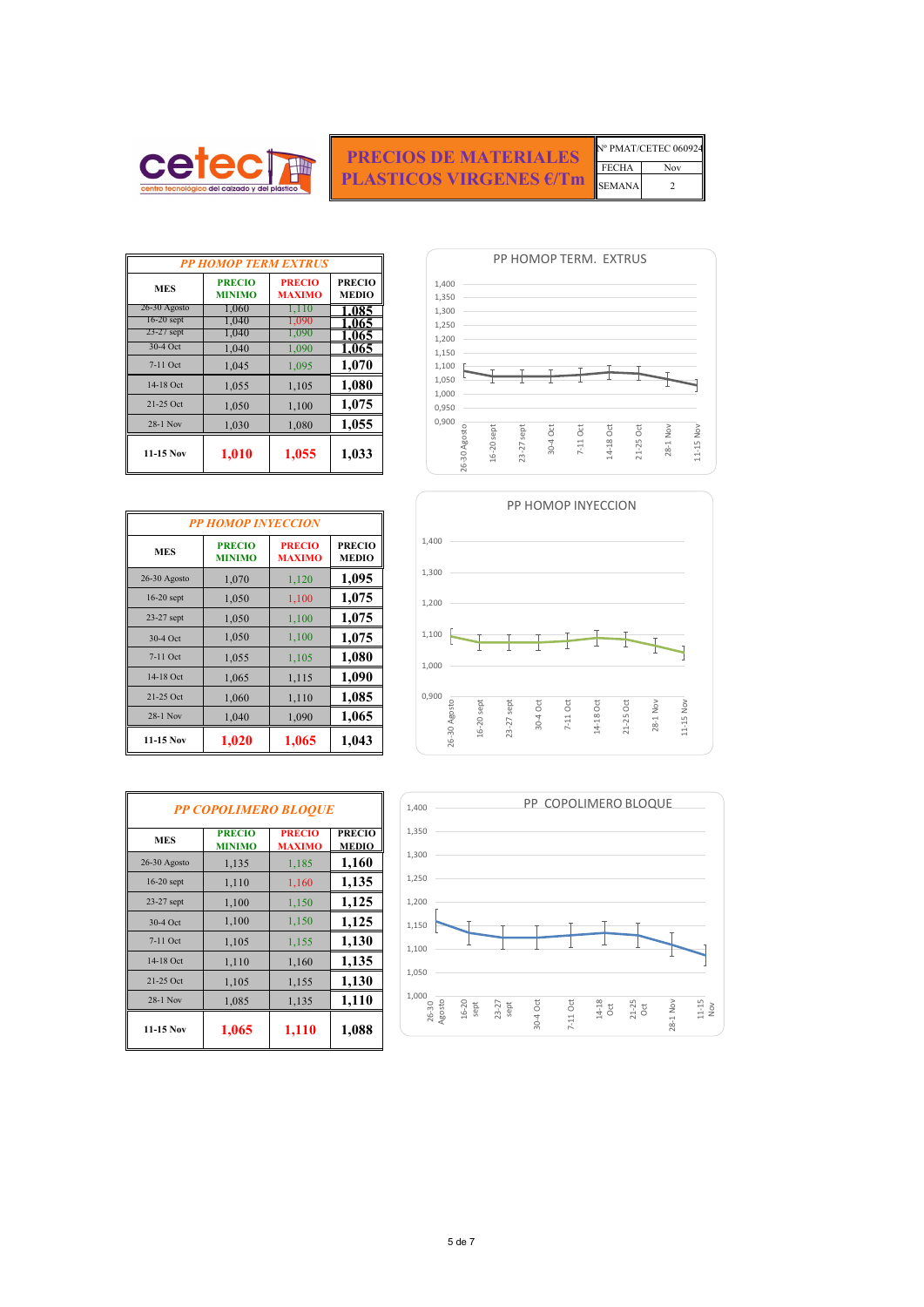6 de 7

|               | N° PMAT/CETEC 060924 |
|---------------|----------------------|
| <b>FECHA</b>  | Nov                  |
| <b>SEMANA</b> |                      |

| <b>PP COPOLIMERO RANDOM</b> |                                |                                |                               |  |
|-----------------------------|--------------------------------|--------------------------------|-------------------------------|--|
| <b>MES</b>                  | <b>PRECIO</b><br><b>MINIMO</b> | <b>PRECIO</b><br><b>MAXIMO</b> | <b>PRECIO</b><br><b>MEDIO</b> |  |
| $26-30$ Agosto              | 1,185                          | 1,235                          | 1,210                         |  |
| $16-20$ sept                | 1,160                          | 1,210                          | 1,185                         |  |
| 23-27 sept                  | 1,150                          | 1,200                          | 1,175                         |  |
| 30-4 Oct                    | 1,150                          | 1,200                          | 1,175                         |  |
| 7-11 Oct                    | 1,155                          | 1,205                          | 1,180                         |  |
| 14-18 Oct                   | 1,160                          | 1,210                          | 1,185                         |  |
| 21-25 Oct                   | 1,155                          | 1,205                          | 1,180                         |  |
| 28-1 Nov                    | 1,135                          | 1,185                          | 1,160                         |  |
| 11-15 Nov                   | 1,115                          | 1,160                          | 1,138                         |  |

| <b>PS CRISTAL</b> |                                |                                |                               |
|-------------------|--------------------------------|--------------------------------|-------------------------------|
| <b>MES</b>        | <b>PRECIO</b><br><b>MINIMO</b> | <b>PRECIO</b><br><b>MAXIMO</b> | <b>PRECIO</b><br><b>MEDIO</b> |
| 26-30 Agosto      | 1,180                          | 1,230                          | 1,205                         |
| $16-20$ sept      | 1,220                          | 1,270                          | 1,245                         |
| $23-27$ sept      | 1,210                          | 1,260                          | 1,235                         |
| 30-4 Oct          | 1,200                          | 1,250                          | 1,225                         |
| $7-11$ Oct        | 1,190                          | 1,240                          | 1,215                         |
| 14-18 Oct         | 1,190                          | 1,240                          | 1,215                         |
| 21-25 Oct         | 1,180                          | 1,230                          | 1,205                         |
| 28-1 Nov          | 1,180                          | 1,230                          | 1,205                         |
| $11-15$ Nov       | 1,120                          | 1,170                          | 1,145                         |

| <b>PS ALTO IMPACTO</b> |                                |                                |                               |
|------------------------|--------------------------------|--------------------------------|-------------------------------|
| <b>MES</b>             | <b>PRECIO</b><br><b>MINIMO</b> | <b>PRECIO</b><br><b>MAXIMO</b> | <b>PRECIO</b><br><b>MEDIO</b> |
| 26-30 Agosto           | 1,270                          | 1,320                          | 1,295                         |
| $16-20$ sept           | 1,310                          | 1,360                          | 1,335                         |
| $23-27$ sept           | 1,300                          | 1,350                          | 1,325                         |
| 30-4 Oct               | 1,290                          | 1,340                          | 1,315                         |
| $7-11$ Oct             | 1,280                          | 1,330                          | 1,305                         |
| 14-18 Oct              | 1,280                          | 1,330                          | 1,305                         |
| 21-25 Oct              | 1,270                          | 1,320                          | 1,295                         |
| $28-1$ Nov             | 1,270                          | 1,320                          | 1,295                         |
| 11-15 Nov              | 1,210                          | 1,260                          | 1,235                         |



## **PRECIOS DE MATERIALES PLASTICOS VIRGENES €/Tm**